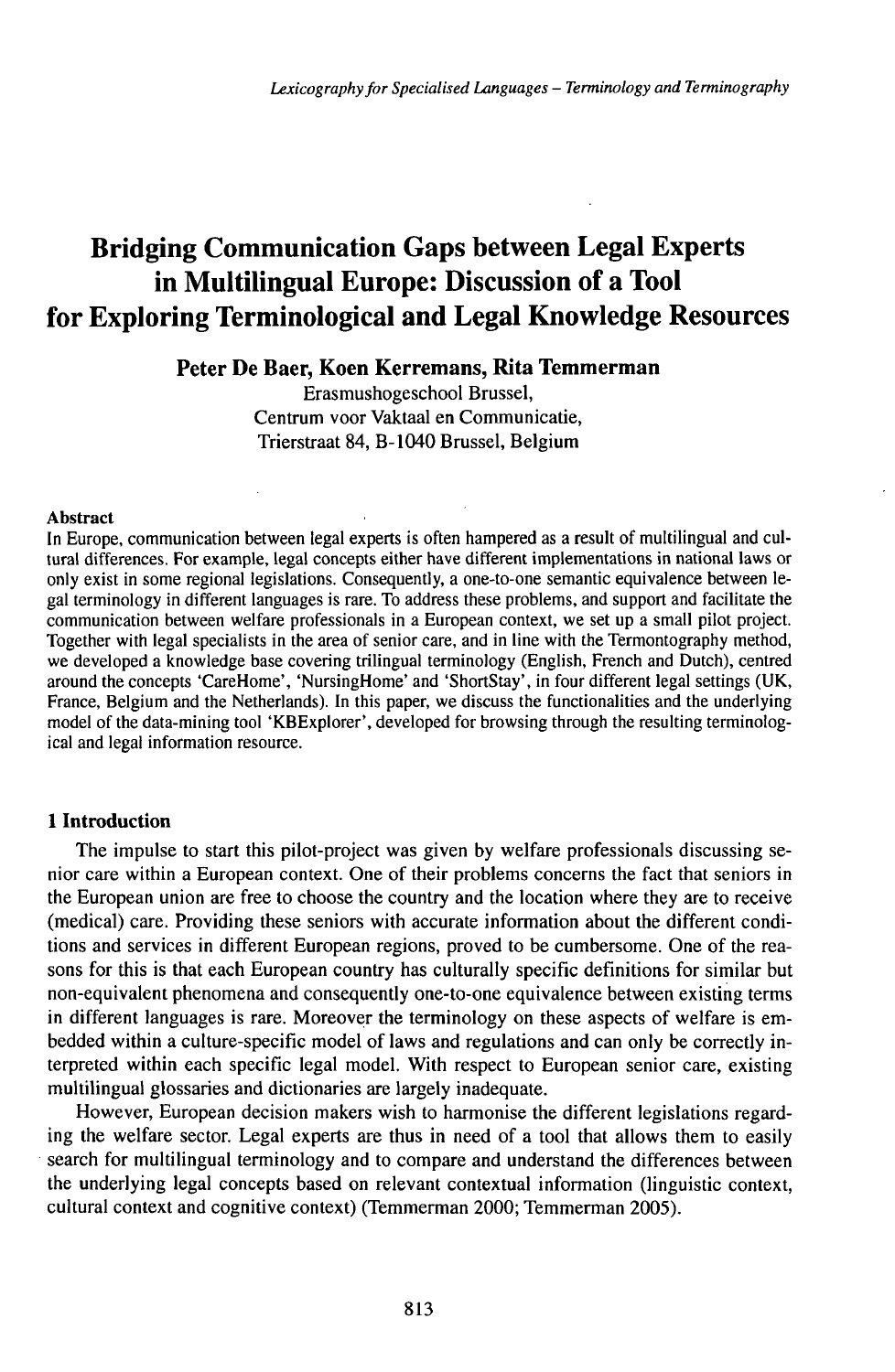In order to better understand the requirements for such a tool, we are setting up an international pilot-project together with FOS (i.e. 'Federatie van Onafhankelijke Seniorenzorg') and ANASTE (i.e. 'Associazione Nazionale Strutture Terza Età') on two aspects of welfare: 'care for the elderly' and 'elderly care institutions'. The terminological and legal information that covers these aspects of welfare was used to construct a theoretical knowledge base model and to develop the KBExplorer tool that allows welfare professionals to explore the knowledge base in a flexible yet powerful way.

Section <sup>1</sup> of this paper explains the design and implementation of the experimental knowledge base model, used by the KBExplorer tool. Next, we describe a list of communication and interpretation problems that arise in multilingual and multicultural legal settings (section 2), and show how the KBExplorer tool addresses each of these problems (section 3).

## **2 Design of the multicultural legal knowledge base model**

The essence of any knowledge base management system is its ability to store and retrieve information and to create and display the relationships between units of information. Based on this hypothesis and experience in areas such as the Semantic Web (Davis et al. 2003), document management (Pepper 2002), terminology and knowledge engineering (Mhaana 2004; Streiter et al. 2004), we selected the following three relationship types as a basis for our knowledge base model: generic-specific, whole-to-part and associative. The generic-specific and whole-to-part relations may be used to group related information together and to identify and retrieve this information by means of an abstract group name. In our modelwe use a concept tree to represent a hierarchy of generic-specific concepts. The whole-to-part categories are hierarchically represented as a category tree. We distinguish different types of associative relations, depending on the type of information involved. In our knowledge base model we want to be able to store and retrieve (legal) texts, text phrases or terms and (term) descriptions. We therefore implemented the following types of associative relations:

• Concept relations: to create a formal representation of the domain at hand by means of the domain concepts and their intercategorial relationships.

• Term relations: which may relate terms within a concept (e.g. abbreviation-full form, preferred term etc.), to relate terms that belong to different concepts (e.g. false friends) or to relate terms that belong to different categories (e.g. different languages or regional languages).

• Text or source relations: hyperlinks that refer to other texts. Especially for legal texts this kind of relation is very useful since most legal texts refer to other legal texts.

Based on the advice of welfare professionals, we decided to study the following topics in a number of legal texts concerning senior care: infrastructure (more specifically: room surface), personnel (further divided into qualification of personnel and number of personnel), stay costs and care costs. For each type of legislation a category was created as part of the category tree, and used to classify the corresponding laws and legal documents.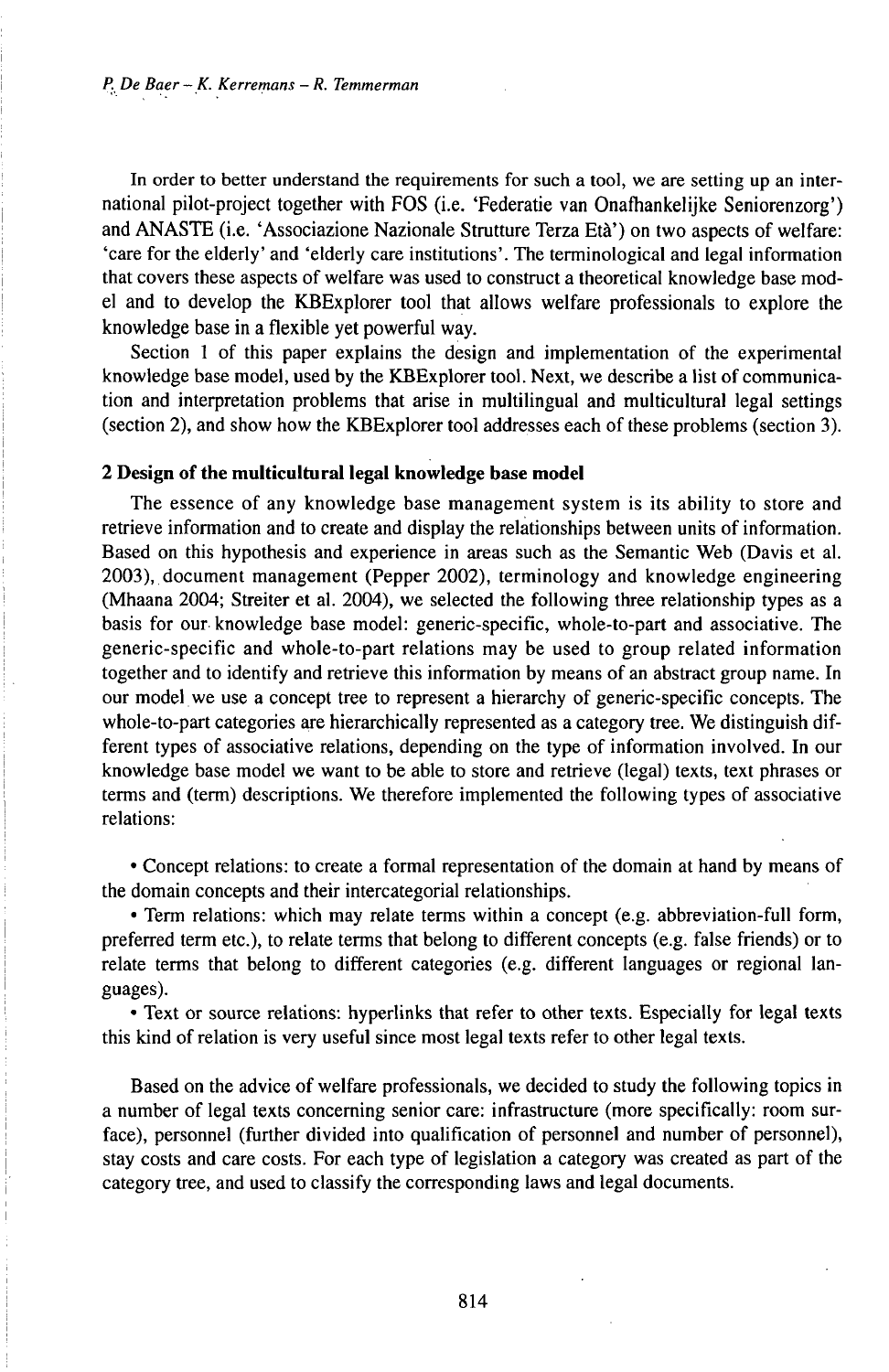

Figure 1. Knowledge base model

In Figure 1 the knowledge base model for our multilingual terminological and multicultural legal information resource is shown. An arrow indicates possible references or pointers. The flexibility of the model is obvious for most arrows are bi-directional and all information, displayed as boxes, is referenced in multiple ways. At the top of the image we see how a category may be used to classify concepts, concept relations, terms, term relations, (term) descriptions and source texts. A category in the model represents a basic property (e.g. the language of a term), which may be used to classify or label the referenced information. We noticed that, in most cases, a small number of properties is sufficient to classify a unit of information, however the potential number of properties to classify all information may be very high. Therefore we decided to use individual properties to group information, instead of the more static implementation using tables of properties in traditional database systems.

A concept represents an idea central to the domain and is used to classify terms. In our model, a concept acts as a placeholder for (near-)equivalent or (near-)synonymous terms. The terms further explain the prototypical structure of the concept. To denote the difference between the abstract concept and the term a transfer comment may be added (similar to the TermBase eXchange format (Lonsdale et al. (2002)). To allow the user to easily grasp the meaning of the concept, each concept is labelled by means of an English phrase without white spaces and with each first letter of a word capitalized (e.g. CareHome). A culture independent English description of the concept distinguishes it from the other sibling concepts. Such general concept description may use other concepts from the knowledge base. With respect to the project on senior care, welfare professionals were asked to identify the key concepts used in the domain. For this pilot-project, three concepts were selected and added to the concept tree:

1. CareHome: a home providing domestic care for people who are not in need of medical care except in the case of temporary illness.

2. NursingHome: a home providing domestic care for people who require permanent medical care.

3. ShortStay: domestic care for people during a short period in time.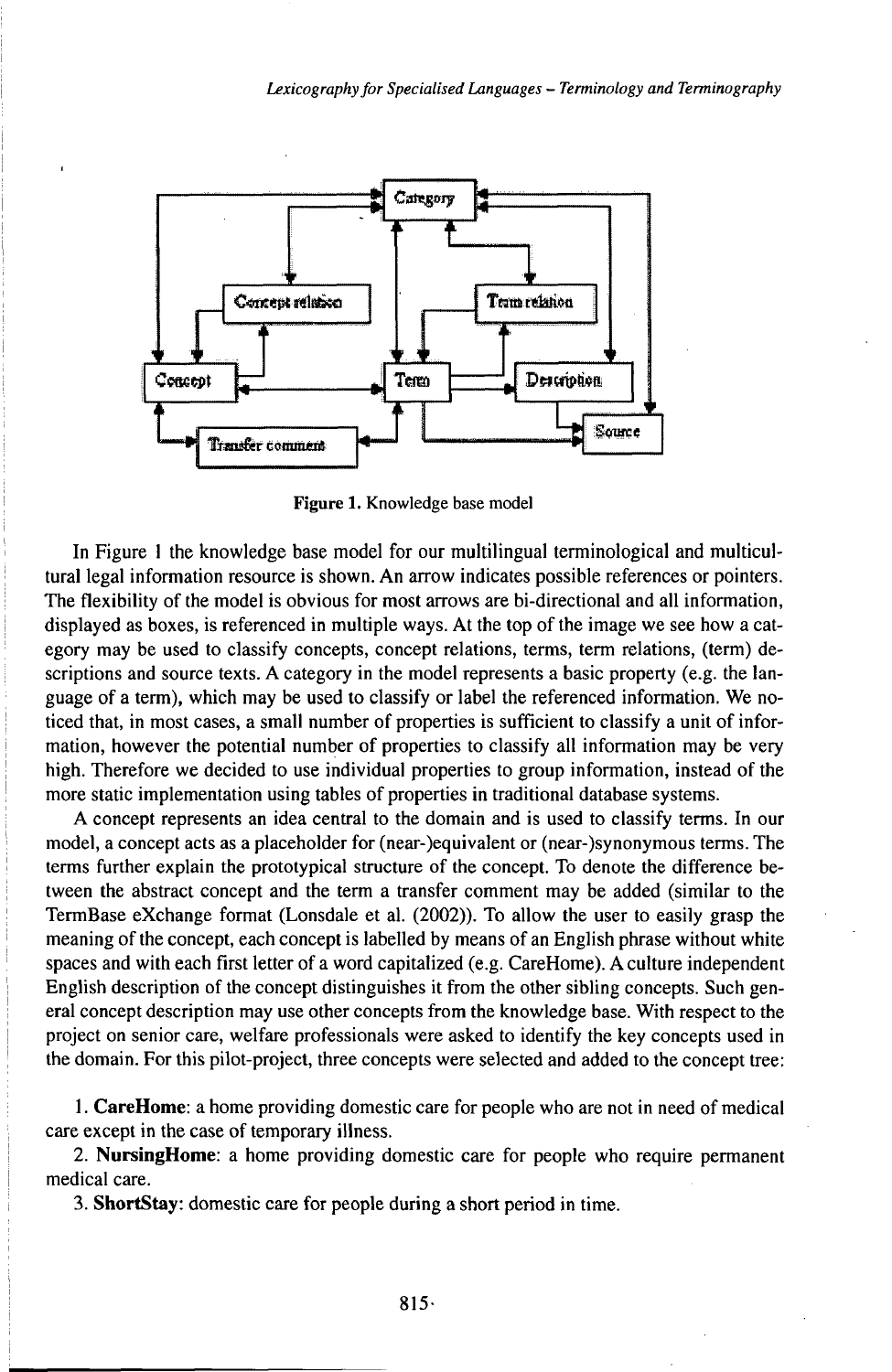#### 3 Resolving legal communication and interpretation problems

When decision makers want to discuss the welfare legislation in a multicultural context, they first have to identify and be able to understand the key concepts involved in the domain. Such key concepts not necessarily apply for each region, but in order to state the differences between regions any important concept must nevertheless be defined. We could state that a shared culture-independent list of concepts is necessary as a point of reference in each discussion. KBExplorer uses a concept tree, to represent the key concepts in a hierarchical structure, which may be used to explore the domain at hand. Furthermore, the KBExplorer tool allows users to retrieve relevant information from the knowledge base by either starting from categories, concepts, sources or terms (Figure 2).

| S. EffEnnlmer: Gerant Con Knowledge Hern. (2)                                                                                                                                                  |                                                              |                               |                      |
|------------------------------------------------------------------------------------------------------------------------------------------------------------------------------------------------|--------------------------------------------------------------|-------------------------------|----------------------|
| <b>File Hetp</b>                                                                                                                                                                               |                                                              |                               |                      |
| Region                                                                                                                                                                                         |                                                              |                               | Exit                 |
| Compare Categories Concepts                                                                                                                                                                    | <b>SCENTES</b>                                               | <b>Jerms</b>                  | <b>B</b> Vera suizce |
| Select concept                                                                                                                                                                                 |                                                              |                               |                      |
|                                                                                                                                                                                                | l aw filier:                                                 | urasunt                       |                      |
| <b>Concant Filter</b>                                                                                                                                                                          | <b>Concert Tree</b>                                          | Term tanguang Maer: est (nia) | Ħп                   |
|                                                                                                                                                                                                |                                                              |                               |                      |
| <b>Concept properties</b>                                                                                                                                                                      |                                                              |                               | 82,                  |
| <b><i>Execute Pronenty</i></b><br>concent                                                                                                                                                      | Carellamu -                                                  | Valua                         | 間密                   |
| idestricoon                                                                                                                                                                                    | A home providing domestic care of people who are not in nee. |                               |                      |
| ertra informalion.                                                                                                                                                                             | <b>hut avoilable</b>                                         |                               |                      |
|                                                                                                                                                                                                |                                                              |                               |                      |
| <b>Concept terms</b>                                                                                                                                                                           |                                                              | Concupt categories            |                      |
| <b>C</b> ustinas                                                                                                                                                                               |                                                              | <b>CaraCosts</b>              |                      |
| rustoard                                                                                                                                                                                       |                                                              | <b>NumberOfPersonnet</b>      |                      |
| <b>Constant divoro betast den</b>                                                                                                                                                              |                                                              | Personnet                     |                      |
| <b>Concept laws</b>                                                                                                                                                                            |                                                              |                               |                      |
| @ De subsidiabele oppervlakte bedraagt maximaal : 1° voor de rustbuizen : [65 m2 per wood                                                                                                      |                                                              |                               |                      |
| (S Cen danaliks o verantwoordeliko in het bezil van een bruwd, diploma of odlikwaardige til<br><b>C Onderhouds, en keukennersoneel in de verinnuling van 1 vokalise functie voor 15 opgend</b> |                                                              |                               |                      |
| <b>@ Verplogsed on verzorgend personned in do verhousing van 2.5 velligise luncties voce 15 o</b>                                                                                              |                                                              |                               |                      |
| <b>O</b> cen betrekking van deskundige in animatie en activatie moet voorzien worden van : 1°0.                                                                                                |                                                              |                               |                      |
| @ most elka individuala kamer son natiovineropperviakie habben van minimum 12 m2, tolki                                                                                                        |                                                              |                               |                      |
|                                                                                                                                                                                                |                                                              |                               |                      |
| ЧH<br>Main                                                                                                                                                                                     |                                                              |                               |                      |
| 2005-09-09109:39:20 Source Norminterpretatio in maded                                                                                                                                          |                                                              |                               |                      |

Figure 2. KBExplorer - Concepts tab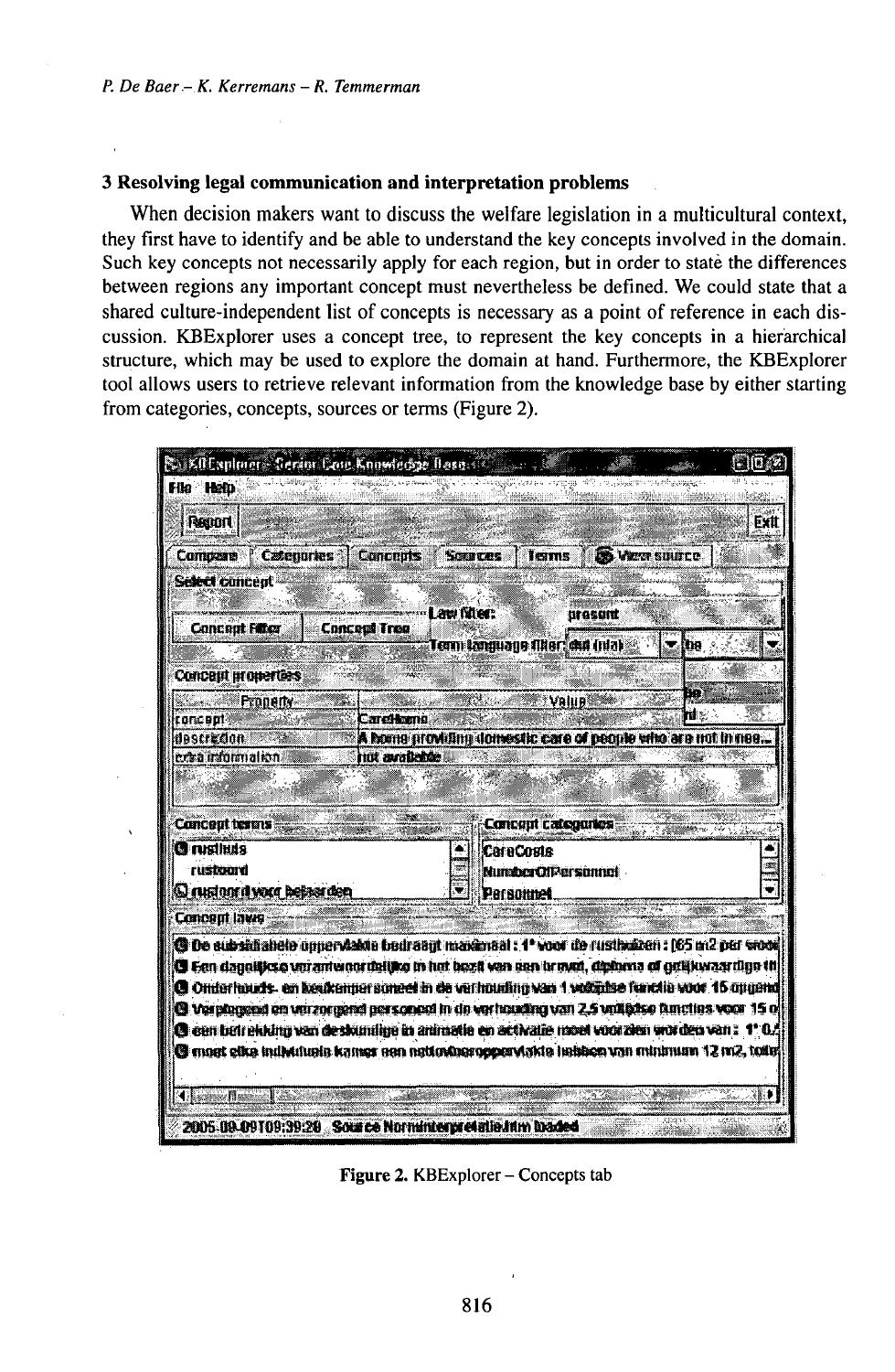Each tab or view also offers the necessary filter criteria to further refine the information presented. For instance, the list of concept terms could be restricted to the Dutch language whereas the list of laws could be restricted to certain regions and periods of application.

Displayed information can again be used to retrieve additional information. The user could for instance double click on a law regarding the selected concept and view the legal context in the 'View source' tab.

In multilingual Europe, welfare professionals are often in need of translations of the specific terminology used in the domain at hand. KBExplorer therefore allows the knowledge base to be queried, for specific terms, using the term's language and other criteria as a filter mechanism. If for example the user selects the French term 'maison de repos', the tool will show all relevant information for this term including the corresponding concept CareHome. The data-mining tool also displays other term related information, useful for communication, like syllabification, pronunciation, etc.

To harmonise the European jurisprudence, decision makers should of course be able to compare the welfare legislation in different regions. The tool therefore provides a means of comparing law, source and term query results using different selection criteria. The query engine can handle complex category selections by using a combination of mereology and Boolean logic. A comparison between the past, the present and the future is possible based on the date enacted and date repealed of a legal source document or even an individual law.

#### **4 Conclusion**

In this paper, we presented an experimental knowledge base model to structure multilingual terminological and multicultural legal information based on three elementary relationship types, e.g. generic-specific, whole-to-part and associative. The potential usage comprises all traditional terminological products such as general and special monolingual and multilingual dictionaries, glossaries and translation memories as well as imaginable new products such as definition dictionaries or false friend lists.

We demonstrated the value of such knowledge base model by solving a list of common communication and interpretation problems in multicultural legal settings. Furthermore, we showed how the knowledge discovery tool 'KBExplorer' could be used to browse through the resulting knowledge base in a flexible and powerful way.

#### References

- Davis, J., Fensel, D. and Van Harmelen, F. (2003), *Towards the Semantic Web: Ontology-Driven Knowledge Management,* West Sussex, John Wiley & Sons Ltd.
- Lonsdale, D., Ding, Y., Embley, D.W. and Melby, A. (2002), 'Peppering knowledge sources with SALT: Boosting conceptual content for ontology generation', in Ide, N. and WeIty, C. (eds.), *Proceedings oftheAAAI Workshop: Semantic Web Meets Language Resources,* pp. 30-36.
- Mhaanna, K. (2004), 'Concept relations from OntoQuery: defining principles and application areas', *PhD Course on Language & Ontology,* Copenhagen Business School.
- Pepper, S. (2002), 'The TAO of Topic Maps. Finding the Way in the Age of Infoglut', http://www.ontopia.net/topicmaps/materials/tao.html
- Streiter, 0., Ralli, N., Ties, I. and Voltmer, L. (2004), 'BISTRO: the online platform for terminology management', in Temmerman, R. and Knops, U. (eds.), *LinguisticaAntverpiensia New Series, Spe-*